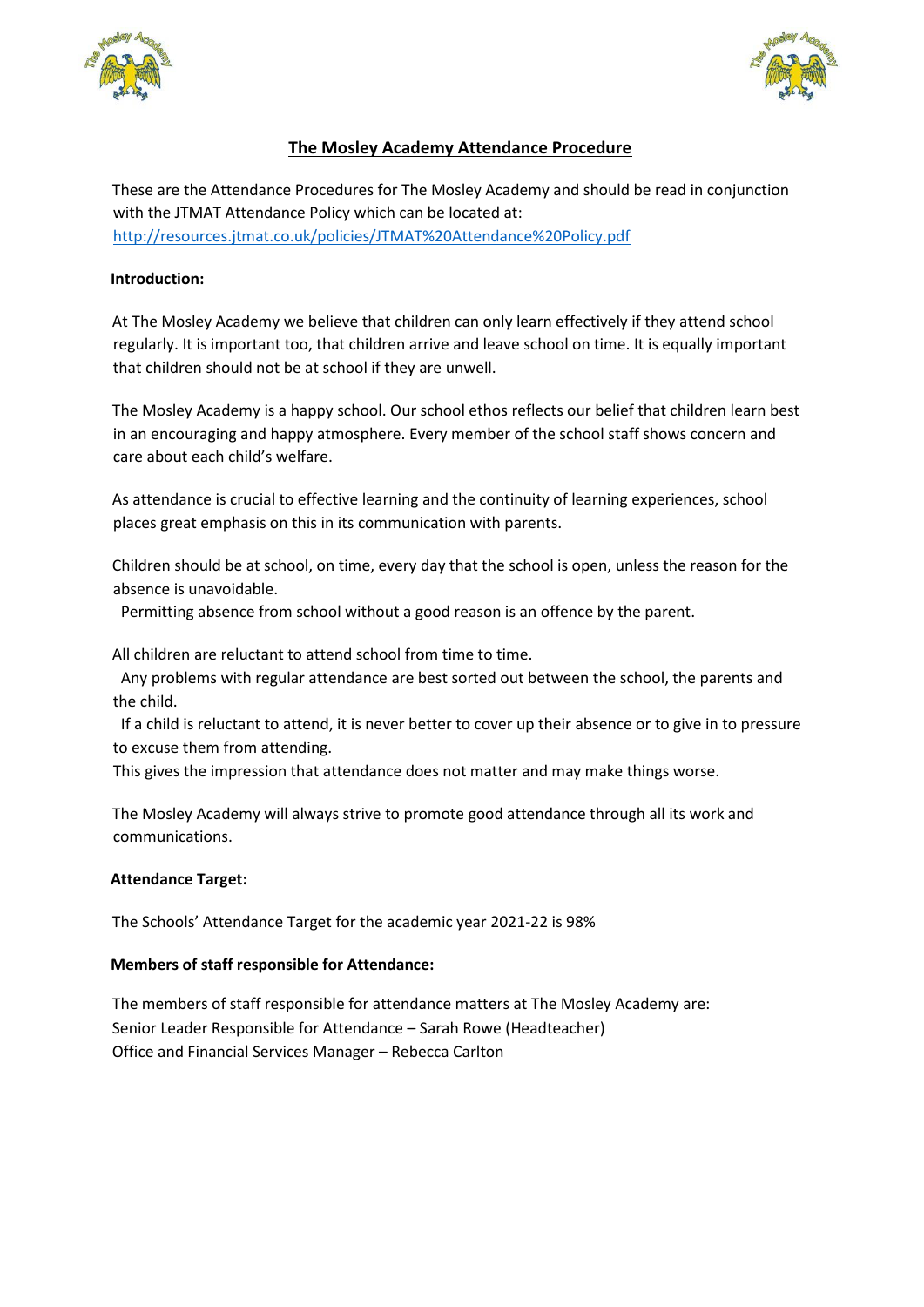#### **School day:**

The Times of the School day are:

- 08:50 Registration
- 09:00 Lesson 1
- 10:15 Break KS1
- 10:30 Break KS2
- 10:30 Lesson 2 (R/KS1)
- 10:45 Lesson 2 (KS2)
- 11:45 Lunch (R/KS1)
- 12:00 Lunch (KS2)
- 13:00 Register and assembly
- 13:20 Lesson 3
- 14:10 Break (R/KS1)
- 14:20 Break (KS2)
- 14:30 Lesson 4
- 15:20 End of the school day (R/Yr1/Yr2)
- 15:25 End of the school day (Yr3/Yr4)
- 15:30 End of the school day (Yr5/Yr6)

# **Pupil Absences:**

Parents are asked to telephone the school on the first day of absence before 8.50 a.m. to inform the school that their child will not be attending.

 Parents must give reasons for the absence and an indication of when a child might be expected to return to school.

 A log of the telephone call must be made by the member of staff and passed to the office staff. The member of staff taking the message should then inform the relevant class teacher.

 Written confirmation for reasons of absence may also be requested (but not mandatory if telephone notifications are logged).

• When a child is absent from school but no notification has been received, every effort will be made to contact the parents to establish the child's location and reason for nonattendance

All children should be on the school site by **08:50**. Should a child arrive late to school; their parents / carers must sign them in at the school office / main reception.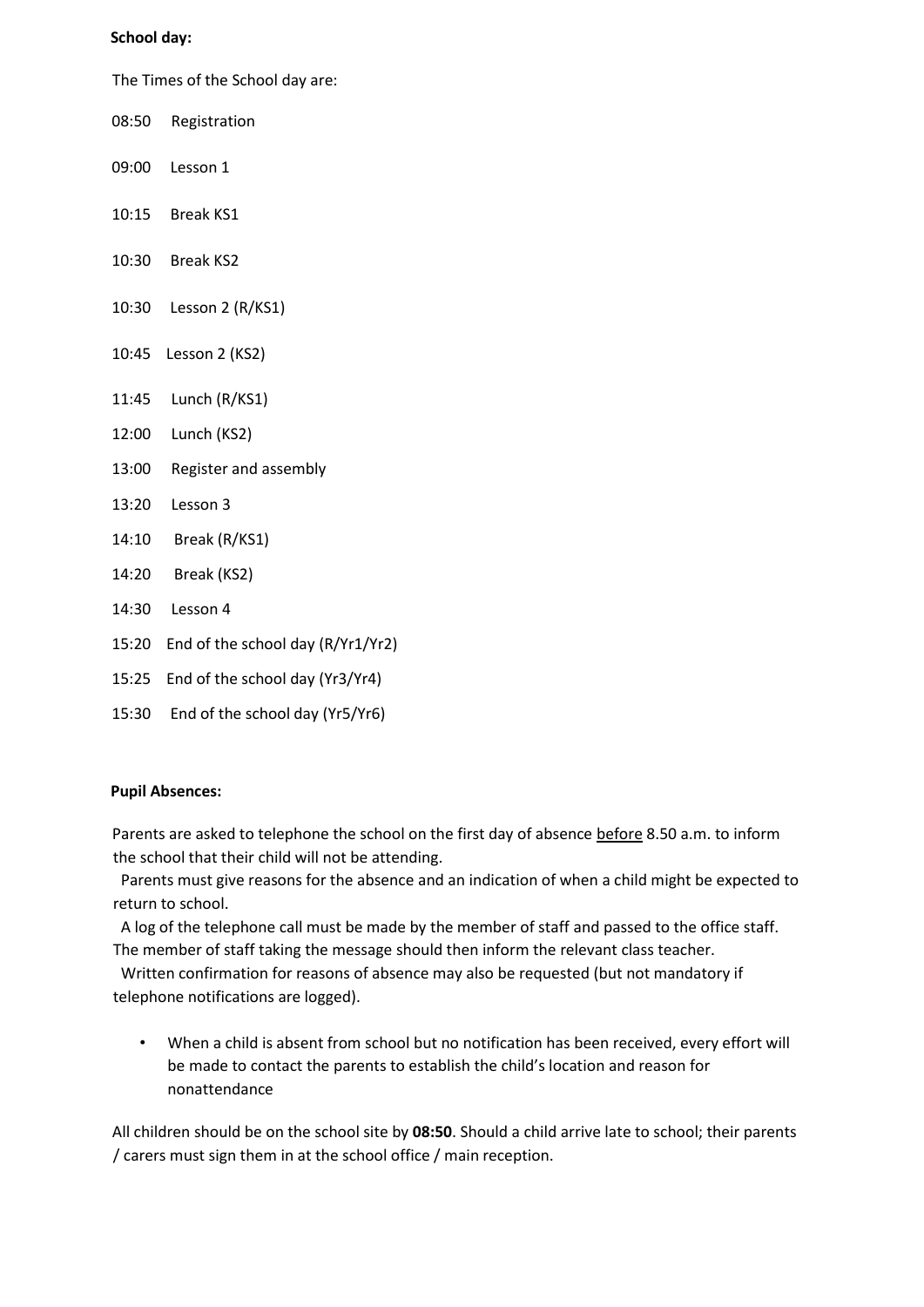Should a pupil have an appointment during the school day, they are to sign out at the school office / main reception.

 The responsible adult collecting the pupil should present themselves to the school's main reception.

Documentation validating the date and time of the appointment should be provided.

# **Monitoring of Absence Levels and Unauthorised Absence**:

Mrs Sarah Rowe has responsibility for attendance at The Mosley Academy.

To ensure that each pupil has the best opportunity to succeed, all JTMAT schools will monitor and respond high levels of absence from school.

At frequent intervals, the JTMAT Attendance Intervention Manager will review the pupils whose attendance level is less than that of the school's attendance target.

 Letters may be issued to parents to inform them of their child's high level of absence. The Attendance Intervention Manager will support pupils whose attendance gives cause for concern.

 Where there is persistent unauthorised absence then the JTMAT Attendance Intervention Manager will provide appropriate records to the Local Authority for them to fulfil their statutory functions should their threshold be met.

 The Local Authority has the decision on which, if any, response will be issued. A response may include Fixed Penalty Notices.

Further details of this can be found here; [Attendance Policy \(jtmat.co.uk\)](http://resources.jtmat.co.uk/policies/JTMAT%20Attendance%20Policy.pdf)

# **Parent Responsibilities:**

- To have children in class ready for teaching by the start of the day at 8.50 a.m.
- To inform school on **every** day of any absence.
- To make applications for leave in exceptional circumstances in writing on the Academy's 'Leave of Absence Form', giving the reason for the request with as much notice as possible.
- To avoid medical and dental appointments during the school day wherever possible.
- If parents, guardians or carers are worried about their child's attendance at school they should:

Talk to their child; it may be something simple that needs your help in resolving

Talk to your child's class teacher in the first instance